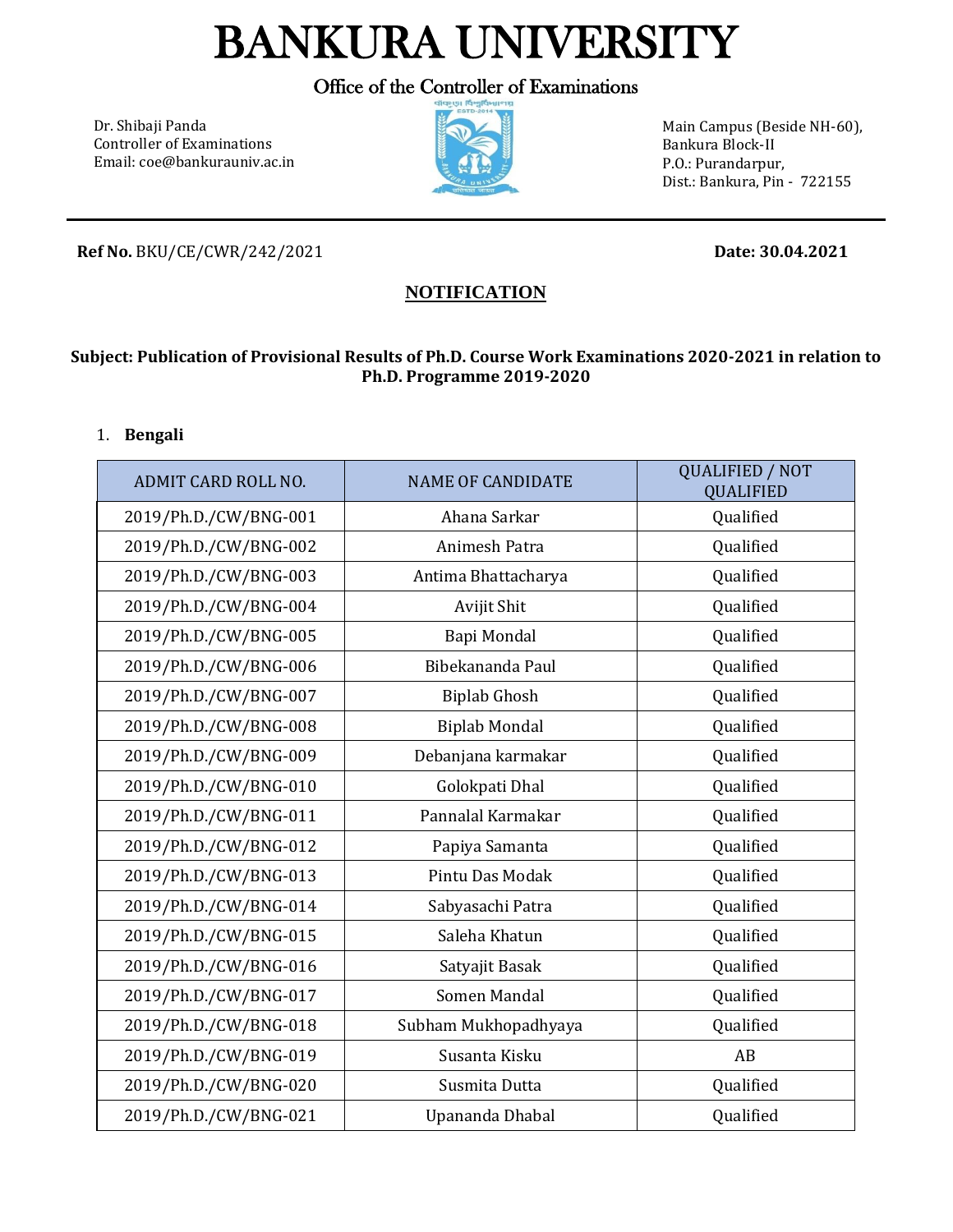## **2. Chemistry**

| ADMIT CARD ROLL NO.    | NAME OF CANDIDATE | <b>QUALIFIED / NOT QUALIFIED</b> |
|------------------------|-------------------|----------------------------------|
| 2019/Ph.D./CW/CHE /001 | Sandipan Ghosal   | Qualified                        |
| 2019/Ph.D./CW/CHE/002  | <b>Totan Roy</b>  | Qualified                        |

# **3. English**

| ADMIT CARD ROLL NO.   | NAME OF CANDIDATE   | QUALIFIED / NOT QUALIFIED |
|-----------------------|---------------------|---------------------------|
| 2019/Ph.D./CW/ENG/001 | Ashwini Reddy Kolli | Qualified                 |
| 2019/Ph.D./CW/ENG/002 | Puja Khandelwal     | Qualified                 |

# **4. Geography**

| ADMIT CARD ROLL NO.   | <b>NAME OF CANDIDATE</b> | <b>QUALIFIED / NOT QUALIFIED</b> |
|-----------------------|--------------------------|----------------------------------|
| 2019/Ph.D./CW/GEO/001 | Ashish Pandit            | Qualified                        |
| 2019/Ph.D./CW/GEO/002 | Gulbas Ali Bayan         | Qualified                        |
| 2019/Ph.D./CW/GEO/003 | Laxmi Narayan Yadav      | Qualified                        |
| 2019/Ph.D./CW/GEO/004 | Madhusree Palit Dutta    | Qualified                        |
| 2019/Ph.D./CW/GEO/005 | Partha Karmakar          | Qualified                        |
| 2019/Ph.D/CW/GEO/006  | Rajesh Kumar Guin        | Qualified                        |
| 2019/Ph.D./CW/GEO/007 | Rajesh Mondal            | Qualified                        |
| 2019/Ph.D./CW/GEO/008 | Santanu Mondal           | Qualified                        |
| 2019/Ph.D./CW/GEO/009 | Susanta Chand            | Qualified                        |

## **5. History**

| ADMIT CARD ROLL NO.   | <b>NAME OF CANDIDATE</b> | <b>QUALIFIED / NOT QUALIFIED</b> |
|-----------------------|--------------------------|----------------------------------|
| 2019/Ph.D./CW/HST/001 | Nabanita Sardar          | Qualified                        |
| 2019/Ph.D./CW/HST/002 | Smarta Roy               | Qualified                        |
| 2019/Ph.D./CW/HST/003 | Sutapa Bhattacharya      | Qualified                        |

#### **6. Mathematics**

| ADMIT CARD ROLL NO.   | <b>NAME OF CANDIDATE</b> | <b>QUALIFIED / NOT QUALIFIED</b> |
|-----------------------|--------------------------|----------------------------------|
| 2019/Ph.D./CW/MTH/001 | Anupama Bairagi          | Qualified                        |
| 2019/Ph.D./CW/MTH/002 | Debjani Maity Samanta    | Qualified                        |
| 2019/Ph.D./CW/MTH/003 | Joydev Ghosh             | Qualified                        |
| 2019/Ph.D./CW/MTH/004 | Mahammad Yasin Khan      | Qualified                        |